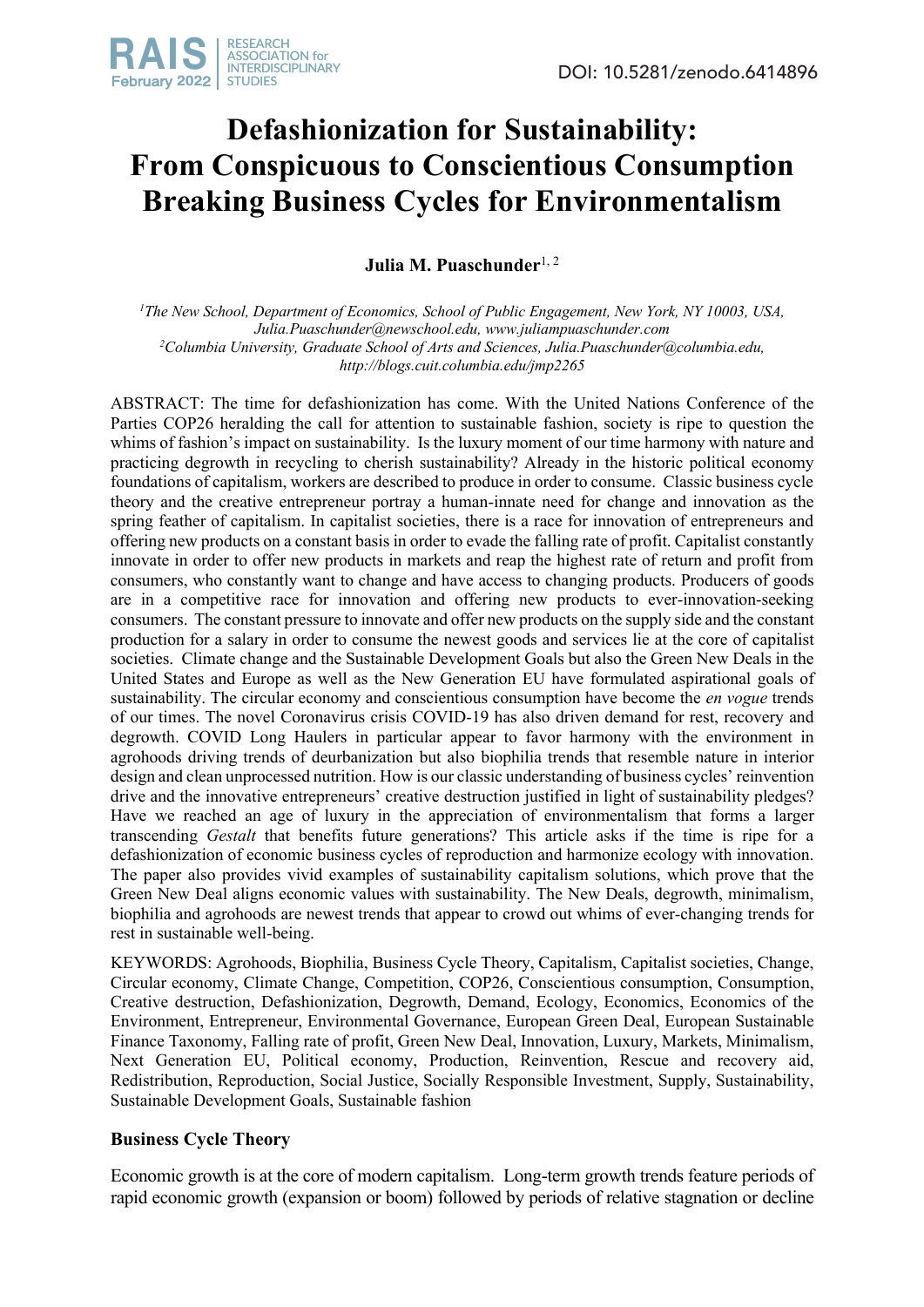(contractions, busts or recessions). There is an inherent character of economic fluctuations in the economy (Brenner 2006; Keynes 1936/2003; Marx 1867/1995; Schumpeter 1949; Soros 2003). Recurrent patterns of economic growth are followed by economic downturns (Puaschunder 2020a).

In the history of economic thought, economic cycles have become substantial determinants of economic forecasts. Business cycles are believed to be riding on longer-term economic cycles and in their totality sum up to influence economic industry upswings and downturns. While economic cycles capture fluctuations in the gross domestic product (GDP), business cycles are more determined by industry influences. Within industries, innovation drives demand and therefore determines the economic outlook of industries. Business cycles are the most visible elements of economic intrinsic dynamics, including a fast (3 to 5-year) inventory cycle, a medium term (7 to 10 year) fixed capital and possibly longer structures cycles. Business cycle studies identify two types of recurrent aggregate fluctuation tied to investments and innovation: (1) inventory cycles on the order of three to five years and (2) equipment cycles of about seven to eleven years, which both underlie long waves of forty-five to sixty years (Shaikh 2016). Inventory cycles are linked to balance between demand and supply, while capital equipment is linked to the balance between capacity and actual output (Shaikh 2016).

The logic of profit drives the economic system to repeat powerful business cycles, which go hand-in-hand with socio-economic fallouts (Puaschunder 2021b). In the build-up to every general economic crisis, the price of gold shoots up relative to the price of other commodities. Booms are greatly enhanced by a sharp drop in interest rates, which raises the net rate of return on capital. Falling interest rates lubricate the spread of capital across the globe, promote a rise in consumer debt and fuel international bubbles in finance and real estate (Shaikh 2016). With falling interest rates and credit being made easier, consumers and other spending continues to rise, buoyed on a rising tide of debt (Shaikh 2016). Economic crashes occur if people realize that this is not sustainable anyone. A recession is a significant decline in economic activity spread across the economy, lasting more than a few months, normally visible in real GDP, real income, employment, and industrial production (Shaikh 2016). Depression is characterized by high unemployment and falling prices.

Contemporary studies of business cycles and long-term waves capture the relation of export, investment and raw materials on economic ups and downs alongside the role of institutions (Armstrong, Glyn & Harrison 1991; Brenner 2002). At the core of economic growth is productivity. Productivity growth is associated with technical change and technological progress in capitalist development. At the most granular level, productivity is based on production and consumption. Production equals supply and consumption demand. Production and consumption are imperative for capitalist firms, rooted in the nature of profit-driven competition. In order to create constant demand, corporations need to produce innovative goods and services that entertain a human-imbued drive for change, which nurtures consumption as the ultimate driver of a modern market economy. Creative entrepreneurs are at the forefront of offering innovative goods and services that grab the attention of many and reap the highest margins at the point of market leadership based on new market introductions. As corporations face competition, other market followers will always follow in joining successful goods' production. Firms will therefore always face downward sloping demand curves and falling rates of profit in the long run. As the competitive race for innovations and market followership will always lead to dropping margins on the long run, producers are always driven by general market forces to reinvent new goods and services in either completely new domains or variations of the old.

### **Innovation as economic driver**

Individuals like to be part of social groups and adhere to social norms and customs. But within the social status quo, individuals also like to carve out their own interpretation of something different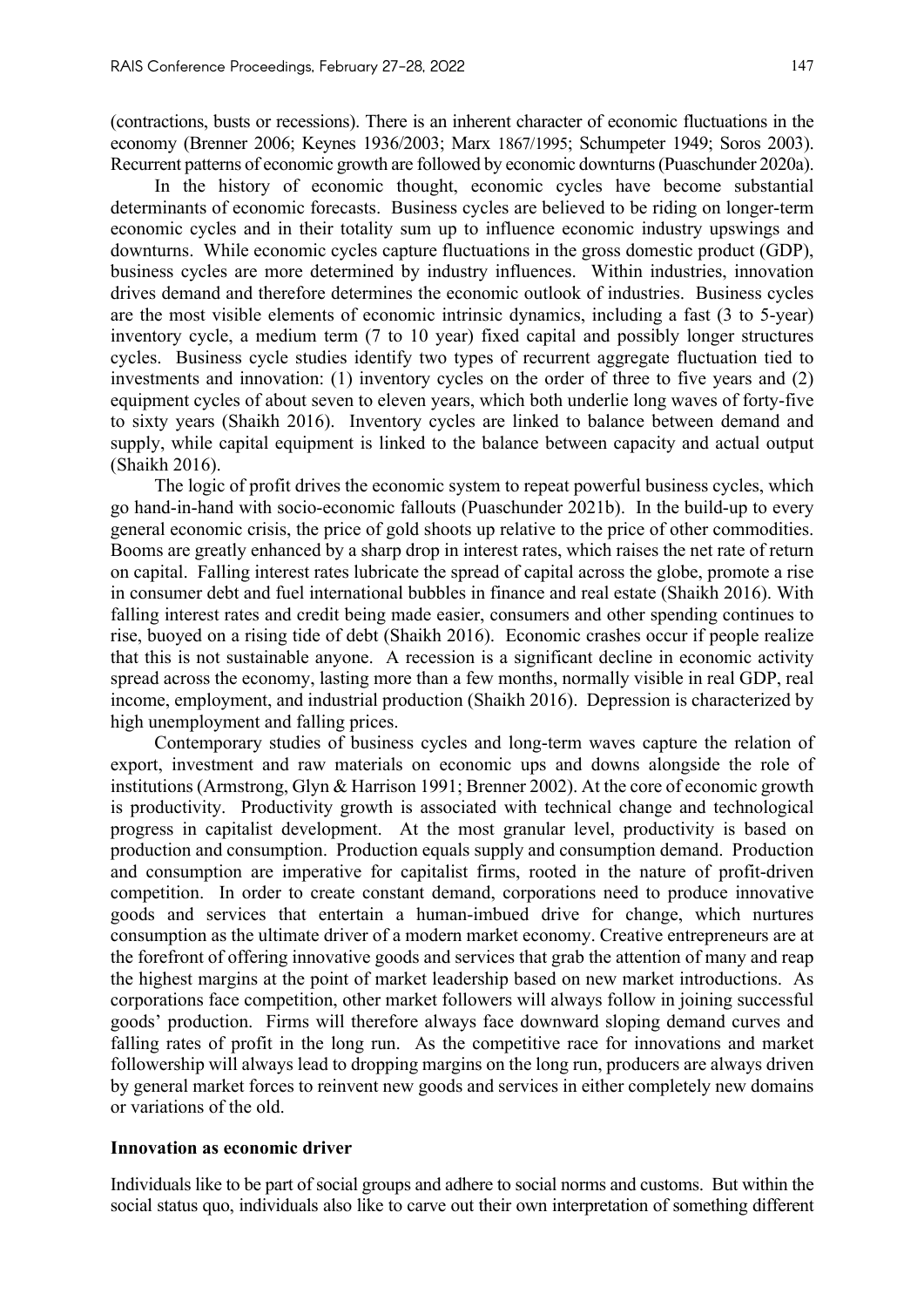and novel. The wish to distinguish oneself from the status quo in possessing something new is as old as humankind. The drive to change is innate in all human beings. Human like to change and enjoy new goods and services once a while. Fashion trends and conspicuous consumption live on the notion to build on something customary old but break with trends in order to enjoy the new and individual interpretation of trends. Consuming new trends on a constant basis is part of social status enhancement (Veblen 1899), which has been practiced throughout the history of humankind.

Arts, fashion and lifestyle progress is driven by innovation. Based on purchasing power, innovation is a status insignium by the elite. As a symbol of excellence, consuming innovation is a sign of access to cultural and material capital (Bourdieu 1979/2010). Innovation appears to help society to progress economically.

The societal value of production for the elite was first outlined by Thorstein Veblen's (1899) trickling down of excellence argument. In allowing the elite to set itself apart from the general populace through conspicuous consumption, the general population has an incentive to aspire to reach such excellence one day, which drives general productivity and economic output. In consumption of luxury goods lies also what John Maynard Keynes (1936/2003) describes as multiplier effect – that a spending on consumption or investment positively vitalizes the overall economy as for multiplying in general productivity throughout the economy. The consumption of luxury trickles down through all societal ranks by creating output, jobs, salaries and other economic productivity. Luxury hence has a deeper societal meaning beyond the pure consumption. Not only being a symbolic status symbol of the elite but also does luxury serve society as economic driver that echoes positively in very many explicit and implicit ways.

Thomaï Serdari's (2016) framework explains the magic of luxury as ultimate driver of innovation and progress as for its deeper societal meaning. Serdari (2016) concretely analyzes collaborations between artists and luxury that have a long tradition. Serdari's framework draws on work of Jean-Jacques Rousseau (1750), Thorstein Veblen (1899), Max Weber (1905/1958), Pierre Bourdieu (1979), Christopher Berry (1994), Jeremy Jennings (2007), Jean-Noël Kapferer and Vincent Bastien (2009) – which represents about 250 years of collective knowledge on luxury. Luxury becomes portrayed as a winning idea and economic driver that apparently has been guiding human behavior and motivation throughout history. Serdari (2016) derives novel insights on luxury and brings together the various disciplines represented writing on the art of luxury, ranging from philosophy, sociology, anthropology, psychology, politics, economics and religion.

The economic merits of luxury as an outcome of excellence striving become apparent in the European royal courts' technical knowledge that was tied to political authority, morality and wisdom. Innovative and ingenious tools became part of the Kunstkammer that displayed scientific instruments, automata and clocks. The most ambitious endeavors at that time were the creation of machines that could mimic human motion and seem to react intelligently to commands. The ambition even led to astonishing figural automata that could walk and gesture as if being living human beings. The automated chess player of Wolfgang von Kempelen or poem writing machinery represented the paramount of innovation at their times.

Artistic luxury excellence is at the core of the beginnings of economic fortune. Exhibits from the Renaissance, Baroque and early Enlightenment periods capture a transformative era in Europe, in which the pursuit of competitive marvelous sparkled economic innovation. The striving for excellence and the joy in luxury drive economic advancement. Competitive striving for luxury by the elite became the ultimate driver of innovation leading to economic growth. Striving for bundling of excellence in luxury has a deeper cultural meaning and economic impact.

From the Renaissance to the Enlightenment, excellence expressed status through ingeniously crafted inventions (Making Marvels 2019). Collecting luxury practices but also striving for excellence gave rise to courtly marvels that were central to the inspiration for the early growth of the economy. As never before in history, the early modern period intertwined art with knowledge driving economic innovations. Royals flaunted their wealth and competed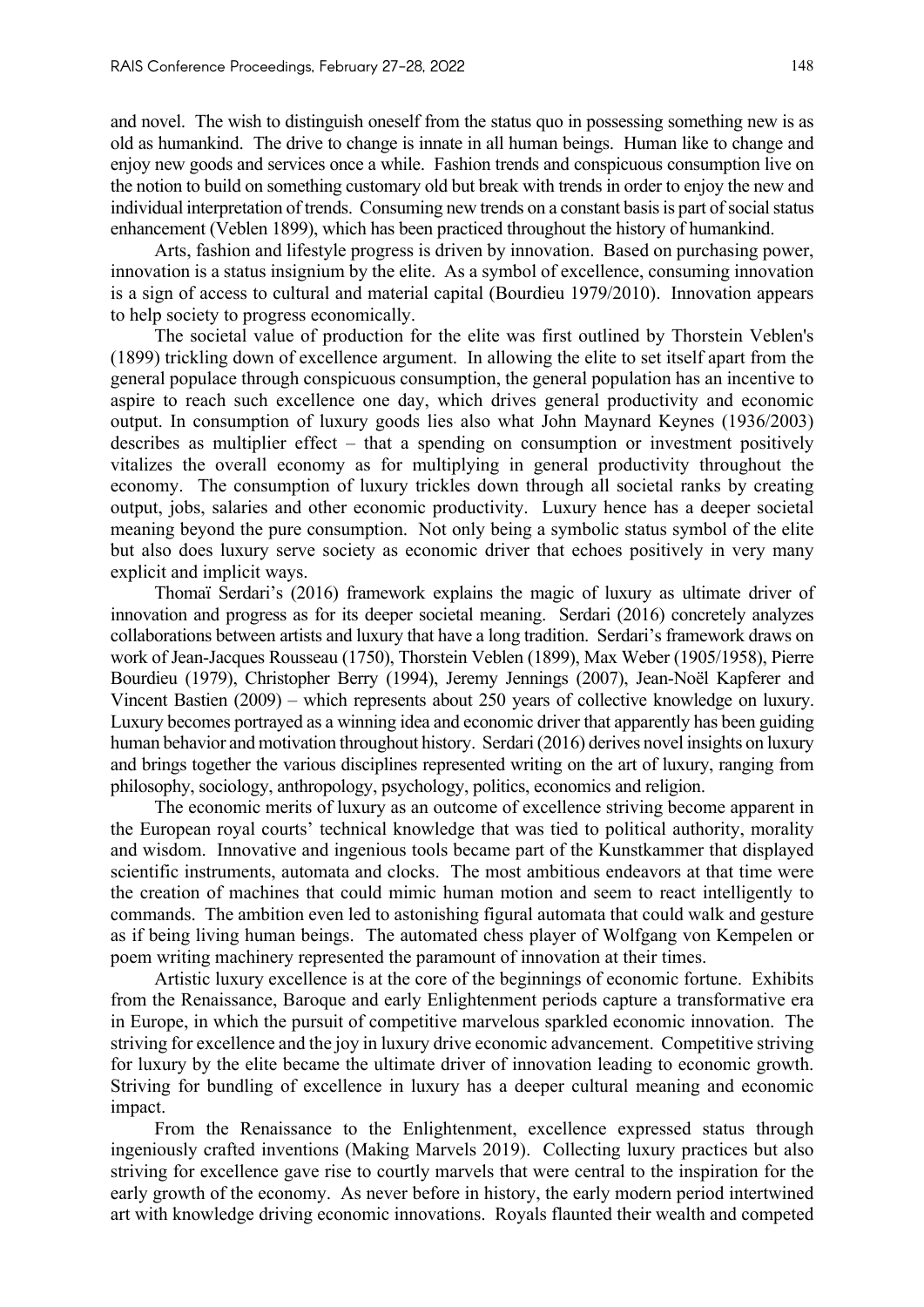for mastery over the known world. European rulers fashioned their identities via luxury display and competitive striving for excellence, which triggered significant advancements in astronomy, engineering and international politics. The earliest forerunners of modern science innovations became celebrated in highest craft mastery exhibited by the most precious natural materials one could find in the world.

International trade had just started to bring luxury items together with knowledge, science, technology and natural resources in the high courts of Europe. Royalty celebrated the combination of arts, science and wealth as a centralization of power and dominance. Education in science, craft and natural philosophy became the foundation of the monarchs' ultimate leadership and rule in the world and a driver of the flourishing modern world economies dominant all over the discovered world. The works were breaking innovation at that time. For European rulers, the exploration of nature was part of the demonstration of ultimate power and eternity. Owning objects that spoke to new developments in science and technology helped further one's reputation as wise, judicious ruler. Though paramount of utilitarian thoughts in the measurement, philosophy and entertainment at that time, these demonstrations of power were delightful to consume as superbly designed and adorned with most precious decorative arts. The importance of the artworks had a vast influence on astronomy, engineering, craftsmanship and international politics that lasts to this day.

But the marvelous innovations that engaged and delighted the senses of the past also hold most valuable lessons of the relation of luxury excellence and societal progress. One of the most powerful insights derived from fashion luxury in the history of humankind is that excellence symbolized by innovation is only tolerated if it can be consumed by many or create good for the masses or over time. In the grand theme of history, examining the indestructible nature over time that showcase characteristics of untouched luxury in bundling excellence that can be consumed by the many, the eternal character becomes apparent. While monarchy has been abolished or has had to be adjusted to modern democracy, the role of luxury as driver of innovation is still present to this day. In the awe-evoking delight to enjoy these opulent status insignia and power display, wealth is somehow miraculously connected to scientific possibility that teaches us values still existent to this day.

So after centuries of fashionable luxury celebration, society has learned that centralization of wealth appears to only be accepted and the culture, arts and luxury over time if they were inclusive for all societal groups. Luxury that is only owned by the few haves, yet which is resistant to the have-not's destruction thanks to the collective experience to consume beauty and pride. Imagine the example of European revolutions, in which royals were either executed, exiled or stripped of all rights to power. What survived though, was the clean and pure cultural heritage, which lasted due to a shared moment of joy or the beauty in common consumption opportunities – if one imagines the open palais, music, arts and intellectual advancements of equal access to opportunities for all. The importance of display of innovation and share of expertise survived those times, which allowed for the acceptance and perseverance of trends that were transported to the entire world and many generations to follow through marvels that were simply too beautiful to destroy and too insightful and valuable to be forgotten. The pursuit of the marvelous luxury at high European royal courts was closely associated with the quest for innovation that drove economies forward and excelled in the share of expertise with society. The remaining exhibits of those times but also the intellectual legacy provide the most fascinating examples of the conservation and preservation of luxury if forming a unique Gestalt that is too beautiful to separate and too important as for not being shared for the common good and enlightening many generations to follow.

The renaissance became known for a rebirth of humanistic values. Excellence striving of everyone and bundling of power in the European courts became unprecedentedly linked to selfdetermination and equal access to personal enhancement. The post-pandemic world celebrated luxury but bundled power in society became linked to a Gestalt greater than its components. Luxury and power display were only acceptable if serving the common good fostering social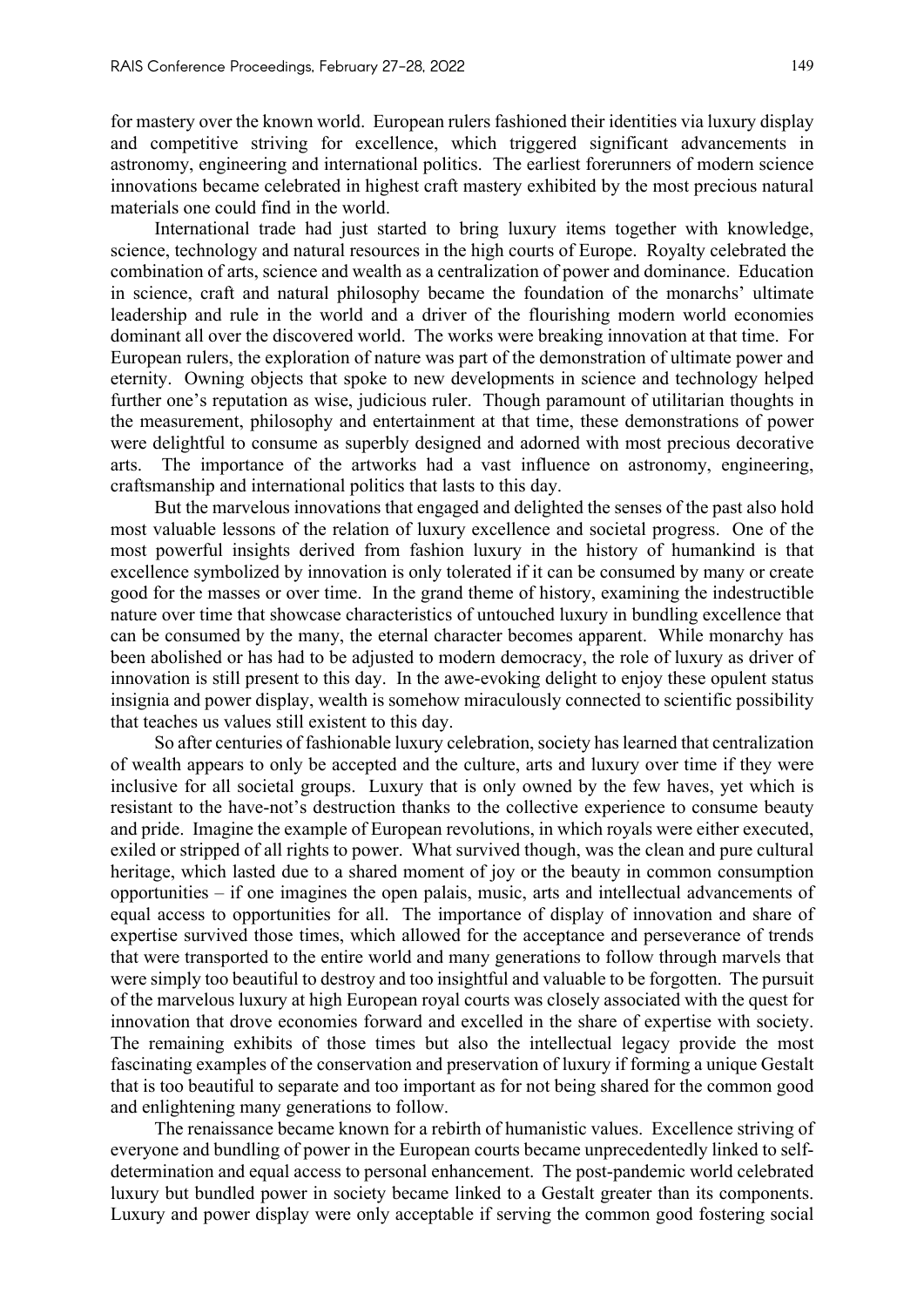identity in collectively-shared experiences. Ground-breaking innovations demonstrating mastery over nature of the world, such as the big inventions of the times – like measurement of distances and mechanization to replace scarce human labor – were clearly linked to a higher means and deeper purpose to serve the masses (Making Marvels 2019; Puaschunder 2020a; Rousseau 1750; Serdari 2016; Tajfel & Turner 1979).

Between 1550 and 1750, royal dynasties in Europe assembled vast collections of valuable and entertaining objects representing truly spectacular inventions. From the sixteenth through the eighteenth centuries, European royalty embodied the possession of beauty conveyed in innovative, artistic and technological rule. The remarkably creative outpouring of learning gave rise to exquisite objects of artistic and innovative moments shared with social capital alike. Luxury and the contexts in which excellence was bred but also the collective experience of shared benefits of striving were closely connected to royal leadership and eternal power. Innovation, technology and spectacle come together in wondrous works of art and science.

Innovative tools, scientific instruments, stylized automata and luxury clocks expressed wealth and mastery of the world in a predominance over nature. Concentrated public funds went into lavish luxury display as an expression of ultimate power and status. Through a fascinating range of objects including clocks, automata, furniture, jewelry and fashion, royal courts discovered that marvelous innovations that first ignited modern transformations in society. From the Renaissance to the Enlightenment, these marvels inspired extraordinary advances in science, technology and the arts with an impetus that echoed in political strategies, economic calculus but also the ethics of innovation.

Over the centuries, luxury insignia have been conserved and admired by the masses. To this day, arts, fashion and lifestyle is driven by luxury, a form of excellence only reachable by the elite. Although today's luxury may not be created in European courts on public spending, we can still – to this day – learn from these historic grand luxury creations' eternal values. The beauty and fascination of luxury survived throughout different times and contrary regimes. Up to today, these gems continue to mesmerize as unique experiences that are too beautiful to fail, too commonlyshared to be destroyed and too much of a Gestalt to be apart imbuing excellence displayed in luxury an eternal life. The luxury exhibits symbolized to this day appears as most advanced showcase of the deeper meaning of luxury in society than its pure visible joyful merits: As the amalgamation of artistic creation in light of European royal competition would break technological innovations that set the ground for modernism and engage crowds to contribute and stand in for the ennobling common wealth. Luxury and the striving for excellence hold invaluable insights but also ethical imperatives for the importance of excellence in society with a social component that can enlighten the masses and many generations to follow.

Art, science and entertainment was perfected at European royal courts that revolutionized our thinking in the artistic, scientific and societal worlds. Innovation and common endeavors found in luxury moments influence society and the economy. But in stark contrast to the luxury and excellence that belonged only to a few of the past, today this cultural heritage reminds about the strengthened call that heralds for inclusion as a prerequisite of our times for well-being of the many. European courts amassed an impressive display of luxury items marked by superior craftsmanship, ingenious functionality and sparkling materials. Like no other good, luxury – to this day – symbolizes pure excellence that is not only widely tolerated in society but also endeavored to be conserved. There is an implicit acceptance of excellence in form of luxury if coupled with artistic beauty, representing a common Gestalt that is more than its pieces and being shared with the greater society for the public good and advancement of humanity. Artistic leadership in the luxury world appears somewhat unique and its excellence too beautiful and unique to fail. Unique creativity derived from interdisciplinary ideas exchange creates a oneof-a-kind Gestalt that is more than its parts, which naturally leads towards preservation and conservation of these exquisite goods. This Gestalt gains implicit acceptance if luxurious artistic beauty can be consumed by all and the benefits become valuable for the greater masses and many generations to come. Lavish luxury becomes a driver of innovation and catalyst for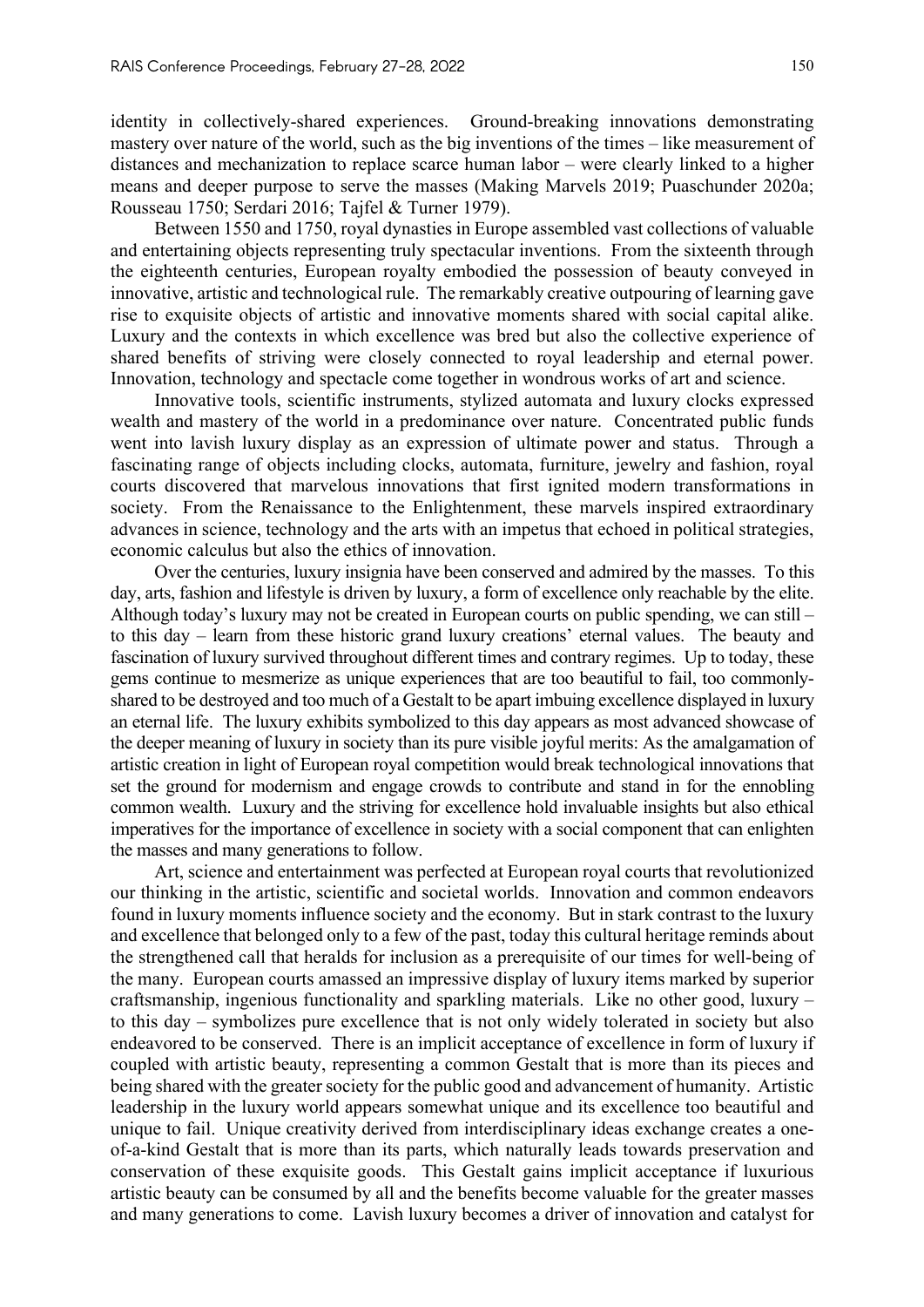economic growth when a grand unique Gestalt lures peoples' natural inclination towards the conservation and preservation and if the sheer beauty of luxury can be consumed by all in common experiences that are sustainable over time.

Over the centuries and in different parts of the world with diverse cultures, luxury has played a vital role to showcase beauty, joy and entertainment. Beauty bundled in luxury leverages untouchable objects as too grand to fail. The too-big-to-fail theory asserts that specific conglomerates are so large and influential due to their interconnectivity in markets that a failure would be economically disastrous. For instance, governments provide support and protection to too-important-to-fail entities in recognition of the negative consequences for the broader economy. A disorderly failure of these too-big-to-fail objects is arguably believed to raise larger costs to the society as a whole than preserving them. Common means of avoiding destruction are protection plans and conservation attempts of governments but also global governance institutions – such as bailouts of too-big-to-fail entities for the sake of economic efficiency in an interconnected economy or the United Nations world cultural heritage protection. Drawing from the too-big-to-fail argument in economics, excellence may be seen as too powerful of a driver of the economy to be destroyed bestowing luxury an eternal character but at the same time creating a responsibility for fashion trends to be embracing sustainability.

In a full Gestalt, there is such a connection among the individual items that can be more important, more useful, more beautiful, or in some other way greater than all of the separate parts on their own. This is known as synergy and can be found everywhere in nature. For example, architecture is a unique interrelation between material and architectural form strengthened by design, innovation, technology and society's support.

Excellence in the luxury world is a unique driver of innovation. Luxury may uniquely be pegged to creative thinking, craftsmanship, art and production of timeless objects with cultural significance, which is unique and can progress society as a whole (Serdari 2016). Luxury features an excessive creative presence in the marriage of different disciplines. The coupling of ideas in a unique way spearheads human progress. The excessive element in luxury, the consumption without reason is a somewhat unique extravagance, in which superiority is widely accepted – even by the mass of people who do not have access to luxury. In the case of luxury, a lacking access to power or influence appears to be taken for granted without the destruction of excellence because the implicit economic by-products of luxury are beneficial for all.

The case of luxury accounts for accepted excellence if being shared with others – explicitly such as in a watch that can tell time for all or implicitly in economic growth driving elements. John Maynard Keynes' (1936/2003) multiplier theory outlines that excellence as economic growth driver exerts a positive effect on all as for trickling down. The consumption of luxury trickles down through all societal ranks as it will create output, jobs, salaries and very many other economic productivity drivers. For instance, a luxury endeavor may need a cadre of employees working together, that create jobs but also produce skills advancement. A stable salary ensures security within a community. Skills development and training on the job are drivers of the economy and general welfare.

In luxury, elitism appears to be justified as for boosting the overall standard of living for all individuals in the long run via economic growth. More concretely, bundled wealth is believed to incentivize, raise output and create jobs. Wealthy, competition and demand ultimately spur economic growth. Society ultimately benefits from trickle-down economics as their standard of living increases. Trickle-down economics thereby rests at the assumption that excellence will breed through the economic growth sprung out of innovation and excellence benefiting all.

### **Defashionization**

The climate change crisis heralded unprecedented challenges for humankind. Global efforts to mitigate and adapt to global warming have risen steadily in the most recent decades. Climate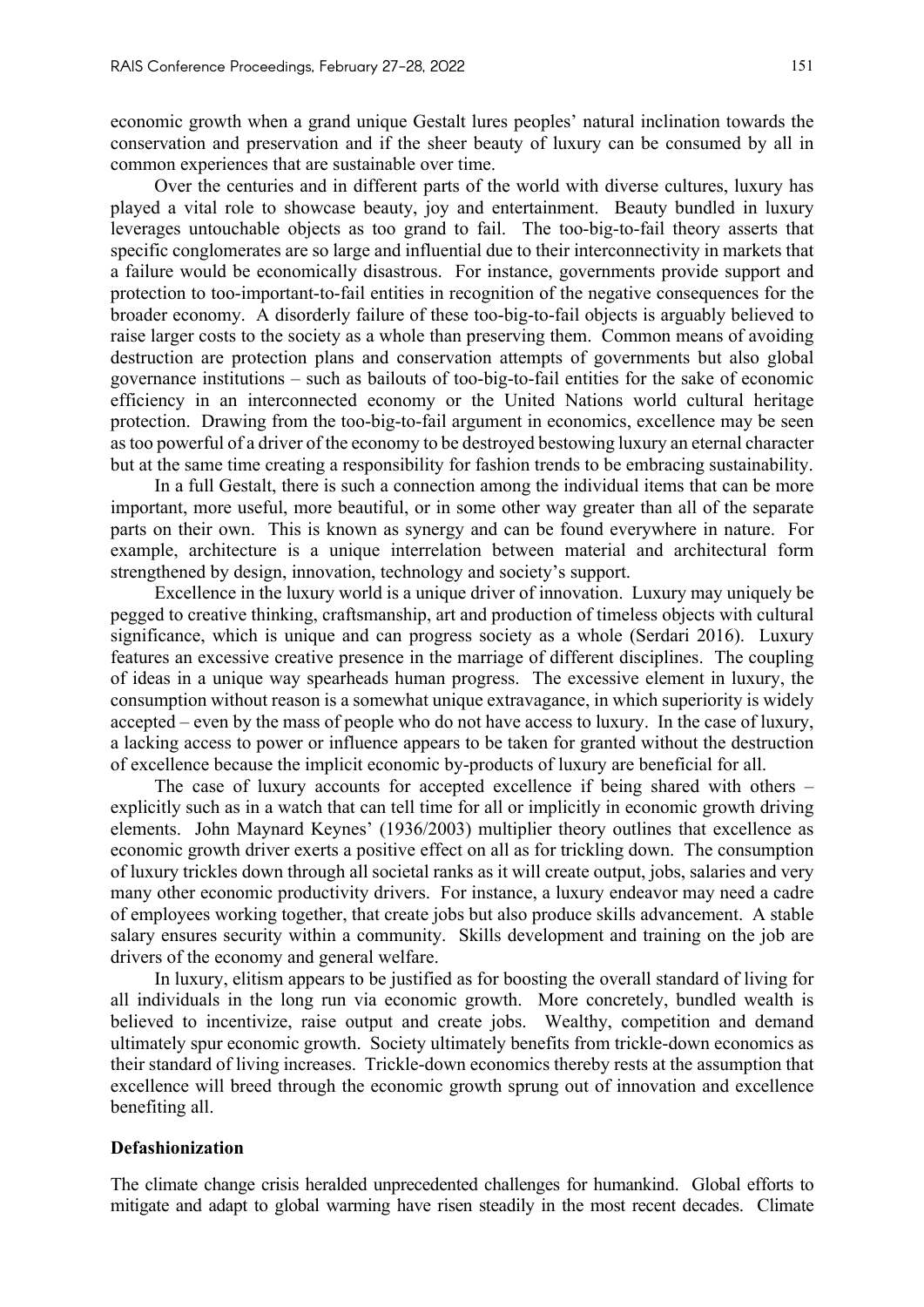change awareness concurrent with the Coronavirus pandemic triggered a sustainability awareness. The pandemic drove a deurbanization trend in the United States of movement to environmentallypleasant surroundings. During the outbreak of COVID, corporations offered to opt for home offices and many of the corporate headquarters have moved to less crowded, more suburban locations. Cities are still seen as disadvantaged to control large crowds and ventilation in skyscrapers. Current home owner booms in remote areas like Arizona, Texas or Florida speak for people's preference to escape cities during a pandemic.

Living in suburbs allowed a remote workforce to build wellness cocoons with attention for healthy living embedded in nature. New community development in harmony with nature are forming in so-called agri- or agrohoods. These neighborhoods are spreading all over the United States that are directly attuned to the surrounding and celebrate the natural and cultural heritage.

The ongoing ecowellness trends has not only changed our perception of closeness and contact with others, it has also revolutionized interior design in offices with glass and plastic protection. Outdoors city and landscape have been shaped by deurbanization as well. The environment became also prominent to be represented in booming biophilic architecture trends that resembles nature.

Attention to healthy nutrition is on the rise due to the pandemic and vegan lifestyles are also substantial sustainability catalysts. Especially for so-called COVID Long Haulers, who appear to suffer longer from a COVID infection than the usual recovery time, unprocessed 'clean' food has become a substantial part of recovery. Long Haulers often report cognitive overload and fatigue as well as food-related inflammation flare-ups. Long Haulers appear to have a craving for minimalistic stimulation at home that often also features a Biophilia design, which resembles nature and sustainable fabrics. With precise online retailing and people spending more time at home, minimalism is trending as people are getting rid of unnecessary items at home. All these trends combined have pushed for a demand for sustainability and recycling appreciation. The circular economy, featuring recycling and sustainable care is happening now.

One of the innovations for broad-scale environmental change were addressed during the most recent COP-26 in sustainable clothing lines made out of natural material. For instance, fungus clothing offers a carbon-negative organic alternative to fast fashion. With the most recent United Nations Conference of the Parties COP26 heralding the call for attention to sustainable fashion, society is ripe to question the whims of fashion's impact on sustainability (The New York Times, November 17, 2021).

The political economy critique of capitalism to push people to constantly produce in order to consume appears to gain momentum in light of climate change, COVID and sustainability pledges. Classic business cycle theory and the creative entrepreneur portray a human-innate need for change and innovation as the spring feather of capitalism. But in today's world, defashionization appears to give way to recycling and circular economy activities in order to meet sustainability goals. Economic advancements of our times feature the Green Deals of the United States and Europe, which marry the idea of sustainability as an economic driver and governmental multiplier that can also nudge society into a more resilient state.

Defashionization would thereby rather focus on recycling goods than producing a constant flow of waves of whims of fashion. This could stop the constant competitive race for innovation and relieve consumers from ever-innovation-seeking change and therefore also consumption pressures, which cause production pressures on the consumer end to afford continuous purchases. Defashionization could also avert the falling rate of profit and alleviate socio-economic fallouts in the race for highest rates of returns and profits.

Climate change action and the Sustainable Development Goals have formulated aspirational goals of degrowth, which advocates for focusing society away from constant growth endeavors and pressures to perform consumption and production. These relieved expectations would also be of benefit in the post-COVID-19 era for Long Haulers, who appear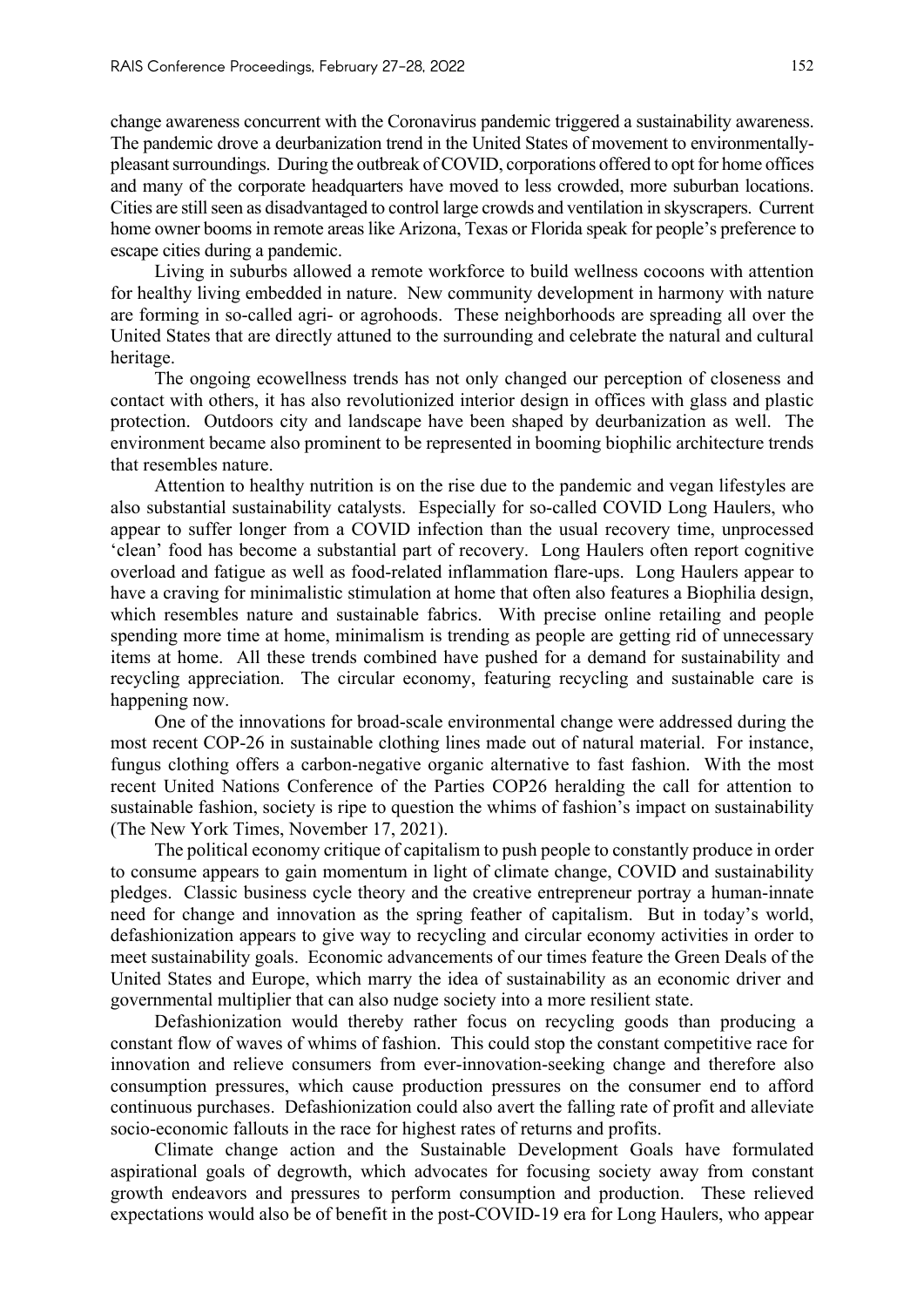to take longer time to recover and would benefit from rest and unwinding speed out of the economy. The circular economy stresses sustainability and recycling as alternative option besides capitalist consumption. Conspicuous consumption of our times may be more inspired by conscientious consumption, which is more focused on real needs rather than artificially created craves that come and go with the whims of fashion. The luxury in the era of climate change and COVID rest and recovery resilience may be found in defashionization, which breaks cycles of constant business reinvention and the innovative entrepreneurs' creative destruction for the sake of sustainability, whose fruits will be enjoyed by many generations to follow. Defashionizing economies of reproduction could harmonize ecology with innovation. The New Deals in the United States and Europe foster this new era of sustainable well-being (Puaschunder 2021a).

Defashionization holds the potential to break the recurrent patterns of economic growth followed by economic downturns, which are accompanied by negative socio-economic consequences and socio-psychological outfalls (Case & Deaton 2020). Alternative market models that build on the circular economy and recycling would not only lift the pressures on producers to constantly innovate and compete with each other for novel market introductions and consumer attention. Degrowth ideas would also offer benefits of averting downward sloping demand curves and falling rates of profit for entrepreneurs but stabilize entire market economies at a lower, yet more constant and potentially healthier and more environmentallyfriendly level. Recycling and focusing away from constant consumption to impress, would also lift pressures from consumers to constantly produce and consume. It would also grant peace of mind in regards to an overload of information from marketing and advertisement, which bombards and potentially harms cognitive-overloaded COVID Long Haulers, who often report of cognitive capacity constraints, fatigue and exhaustion (Puaschunder & Gelter 2022).

While in the history of humankind, consumption of innovation was a symbol for the elite to showcase access to excellence, cultural and material capital; the time is ripe to peg excellence in innovation to sustainability goals. This luxury in de-spending on consumption but refocus on targeted needs could be driven by the understanding that resources are scarce and natural goods conservation could form a *Gestalt* that is larger than the individual craving and one generation's pleasure cruise. Innovations of our times may be greening of the economy and share of expertise how to balance consumption and growth inbetween generations (Puaschunder 2017, 2018, 2019, 2020).

As never before in history, there is a deeper inspiration for degrowth for the sake of sustainability and conscientious consumption innovations. A new form of economics of rest and recovery could become the breaking innovation at that time. The exploration of the conservation of nature could become the demonstration of ultimate power for eternity. New developments in science and technology could help further one's reputation as wise consumer who cares for the greater good over time. The most marvelous innovations of our times may hold most valuable lessons of the relation of luxury excellence and societal progress. Luxury of our days may be bundling excellence in refrained consumption for an eternal character to enjoy nature sustainably. Wealth could become somehow miraculously connected to scientific possibility to connect economics of rest and recovery with the beauty of sustained natural resources and balance of the economy with ecology.

Sustainability could become a unique *Gestalt* that is too beautiful to separate and too important as for being shared for the common good. What appears to be missing in standard Keynes' (1936/2003) multiplier effect calculus is the intertemporal consideration – that a spending on consumption or investment positively vitalizes the overall economy as for multiplying in general productivity throughout the economy but a spending on a sustainable solution may multiply and transpose value even beyond one generation. The de-consumption of luxury in recycling may trickle down to future generations. Luxury in conscientious consumption hence has a deeper societal intertemporal meaning beyond the pure consumption. Not only being a symbolic status symbol of the elite but also does luxury serve society as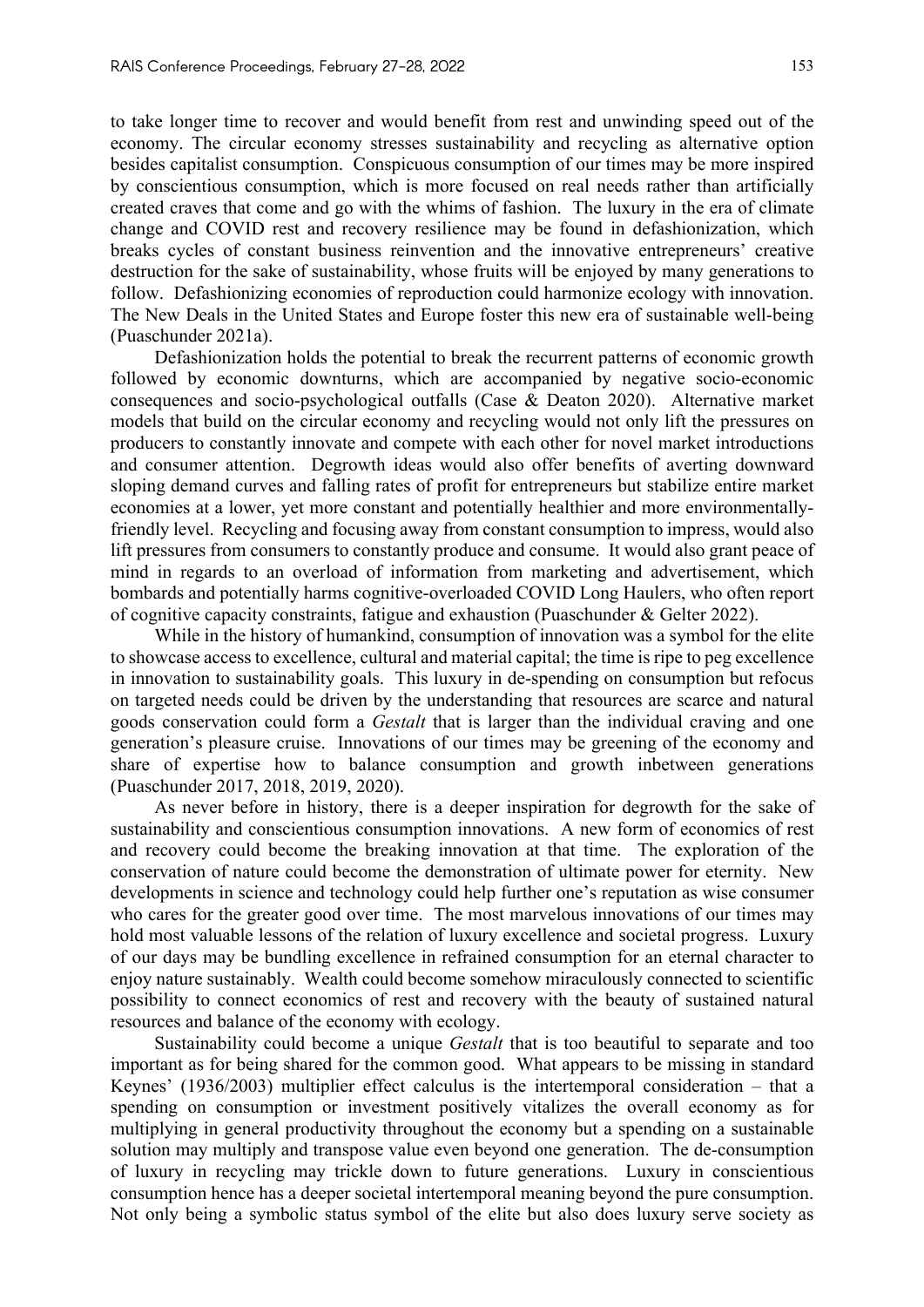economic driver that echoes positively explicit and implicit in the future to come. Wise choices or de-choices may become the innovation of our times and the legacy that our generation may leave for posterity. Living in this transformative era we may spark a new Renaissance that features economic innovation in balance with ecologic respect. The striving for excellence in sustainable lifestyles and the joy in luxury of degrowth may drive socio-economic advancement and build future capital. Striving for bundling of excellence in sustainability luxury thereby bestows a deeper cultural meaning and economic impact with lasting resilience and a collective experience of nature for eternity.

Our new renaissance could become known for a rebirth of humanistic values found in ecological respect. Luxury of our time could be serving the common good of many generations in a conscientious mastery of natural resources. Wise conservation defashionization could be clearly linked to serving the masses over time as an eternal power display in choosing sustainability over economic growth. So while the innovative tools of luxury in ancient times were a display of mastery of the world, extraordinary advances of our times in science, technology and the arts could have an impetus that echoes long after in the preservation of natural environments to be enjoyed for eternity. Over the centuries, luxury insignia could become a stable nature that was conserved and can be admired by the masses. Public spending could be pegged to causes that ensure the grand luxury of natural preservation as eternal values. Ecologic stability could become the ultimate Gestalt that enables eternal living conditions in a favorable climate. Luxury and consumption could thereby gain a deeper meaning with joyful merits over time that engages crowds and ennobles long-term common wealth. Defashionization could thereby symbolize pure excellence that cherishes nature's treasures endeavored to be conserved. New Deal projects could benefit from an implicit acceptance of excellence in form of luxury if coupled with representing a common *Gestalt* that is more than its pieces and being shared with the greater society for the public good and advancement of humanity for posterity. Nature could be interpreted as too beautiful and unique to fail that is more than its parts, which naturally leads towards preservation and conservation of these exquisite goods. This *Gestalt* gains implicit acceptance if luxurious artistic beauty can be consumed by all and the benefits become valuable for the greater masses. Drawing from the too-big-to-fail argument in economics, excellence in natural goods may be seen as too powerful of a driver of the economy to be destroyed bestowing luxury in balanced growth an eternal character. In a full *Gestalt*, this could connect individual in an intergenerational contract that is more important, more useful, more beautiful, or in some other way greater than all of the separate parts of singular generations on their own consuming without consciousness or care. All these ideas brought forward at this moment in time spearhead human progress in inclusive leadership in harmony with nature to transmit the world greater than found before.

#### **References**

- Armstrong, Philip, Andrew Glyn & John Harrison. 1991. "Overaccumulation." In Philip Armstrong, Andrew Glyn, and John Harrison, *Capitalism since 1945*. Basil Blackwell.
- Berry, Christopher. 1994. *The idea of luxury: A conceptual and historical investigatio*n. Cambridge: Cambridge University Press,
- Bourdieu, Pierre. 1979/2010. *Distinction: A social critique of the judgement of taste*. London: Routledge.
- Bourdieu, Pierre. 2002. "American economic revival." In Robert Brenner, *The boom and the bubble: The US in the world economy*. New York: Verso.
- Bourdieu, Pierre. 2006. "From boom to downturn." In Robert Brenner, *The economics of global turbulence: The advanced capitalist economies from long boom to long downturn, 1945-2005*. New York: Verso.
- Case, Anne & Angus Deaton. 2020. *Deaths of despair and the future of capitalism*. Princeton: Princeton University Press.
- Jennings, Jeremy. 2007. "The debate about luxury in Eighteenth and Nineteenth century French political thought." *Journal of the History of Ideas 68*(1): 79-105.
- Kapferer, Jean-Noël, and Vincent Bastien. 2009. *The luxury strategy: Break the rules of marketing to build luxury brands*. London: Kogan.